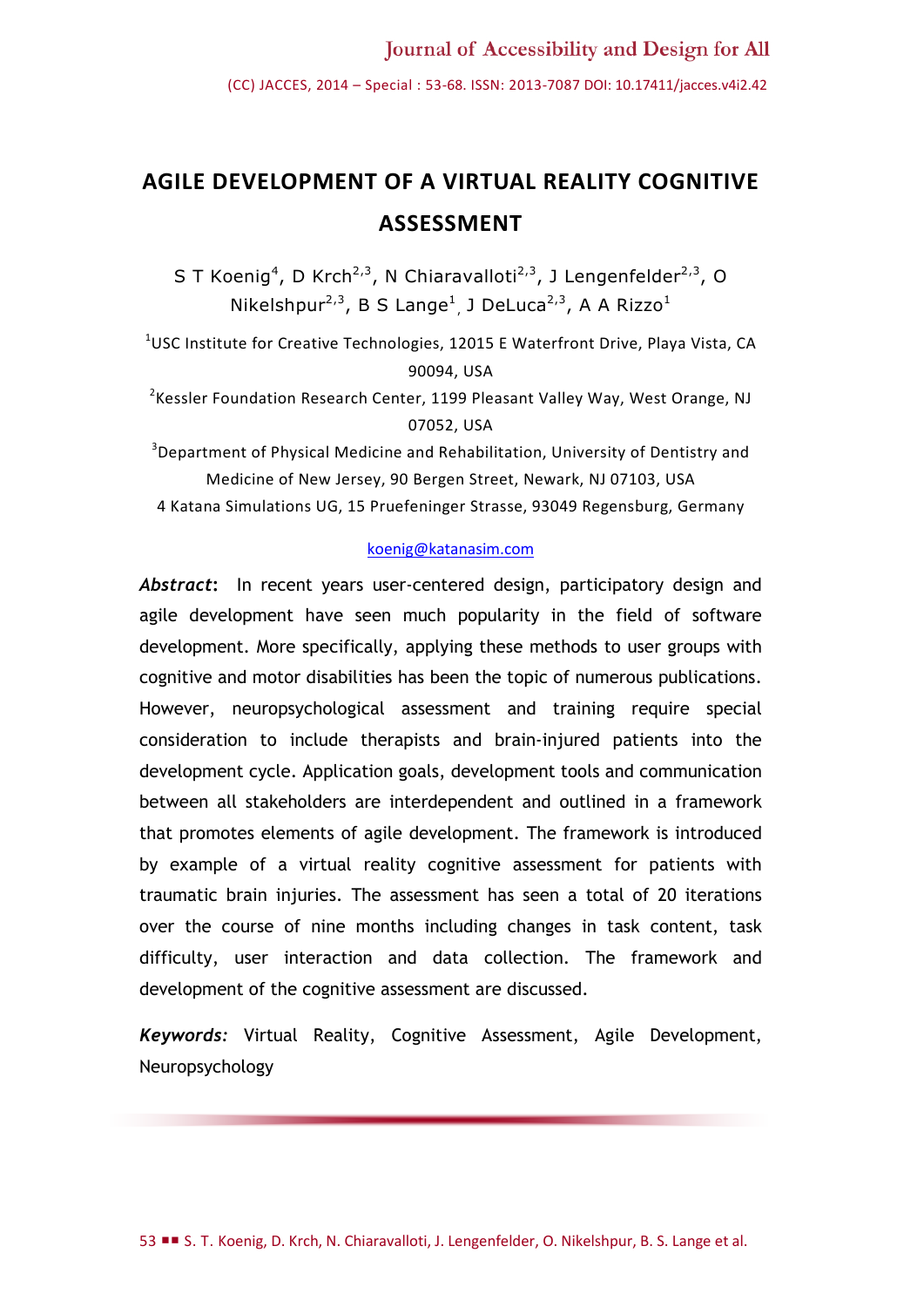## **Introduction**

Virtual reality (VR) applications have been successfully applied in a wide range of clinical scenarios (Koenig, 2012; [Riva, 2005;](#page--1-0) [Rizzo et al., 2010;](#page--1-1) [Rose, Brooks, & Rizzo, 2005\)](#page--1-2). Their strengths and capabilities have been described numerous times [\(Rizzo & Kim, 2005;](#page--1-3) [Rizzo, Schultheis, Kerns, &](#page--1-4)  [Mateer, 2004\)](#page--1-4). One of the main weaknesses of virtual environments, their immature engineering process [\(Rizzo & Kim, 2005\)](#page--1-3), has seen much improvement by two recent advances in software development. Continuous innovations in computer technologies and the availability of new software development methods have contributed to VR applications becoming more accessible to researchers and clinicians. Especially the rise of computer games and game engines has spurred a vast growth of the number of development tools available to researchers (Siwek, 2007; Trenholme & Smith, 2008). With such tools the rapid development of virtual environments and clinical tasks can be achieved (Koenig et al. 2011, Koenig, 2012).

Agile software development (Beck et al., 2001; [Cohen, Lindvall, & Costa,](#page--1-5)  [2003\)](#page--1-5) and techniques such as participatory design (Astell et al., 2009; Bruno & Muzzupappa, 2010), co-design (Dewsbury et al., 2006; Francis, Balbo & Firth, 2009; Freudenthal, Stüdeli, Lamata & Samset, 2010) and user-centered design (Fidopiastis, Rizzo & Rolland, 2010) have been successfully applied towards the creation of VR and health care applications.

An agile development method can best be established by continuous communication between software developers, clinicians and patients. By iteratively adapting the application requirements to user feedback and needs, the development process remains flexible throughout the application's lifecycle. Working software should be put into the hands of users as early as possible during development while minimizing the time needed to write documentation or make elaborate plans for the software's future iterations (Beck et al., 2001).

In line with agile development, a multitude of design methodologies has been published recently that give the user a central role in the development process. User-centered design places its focus on defining requirements and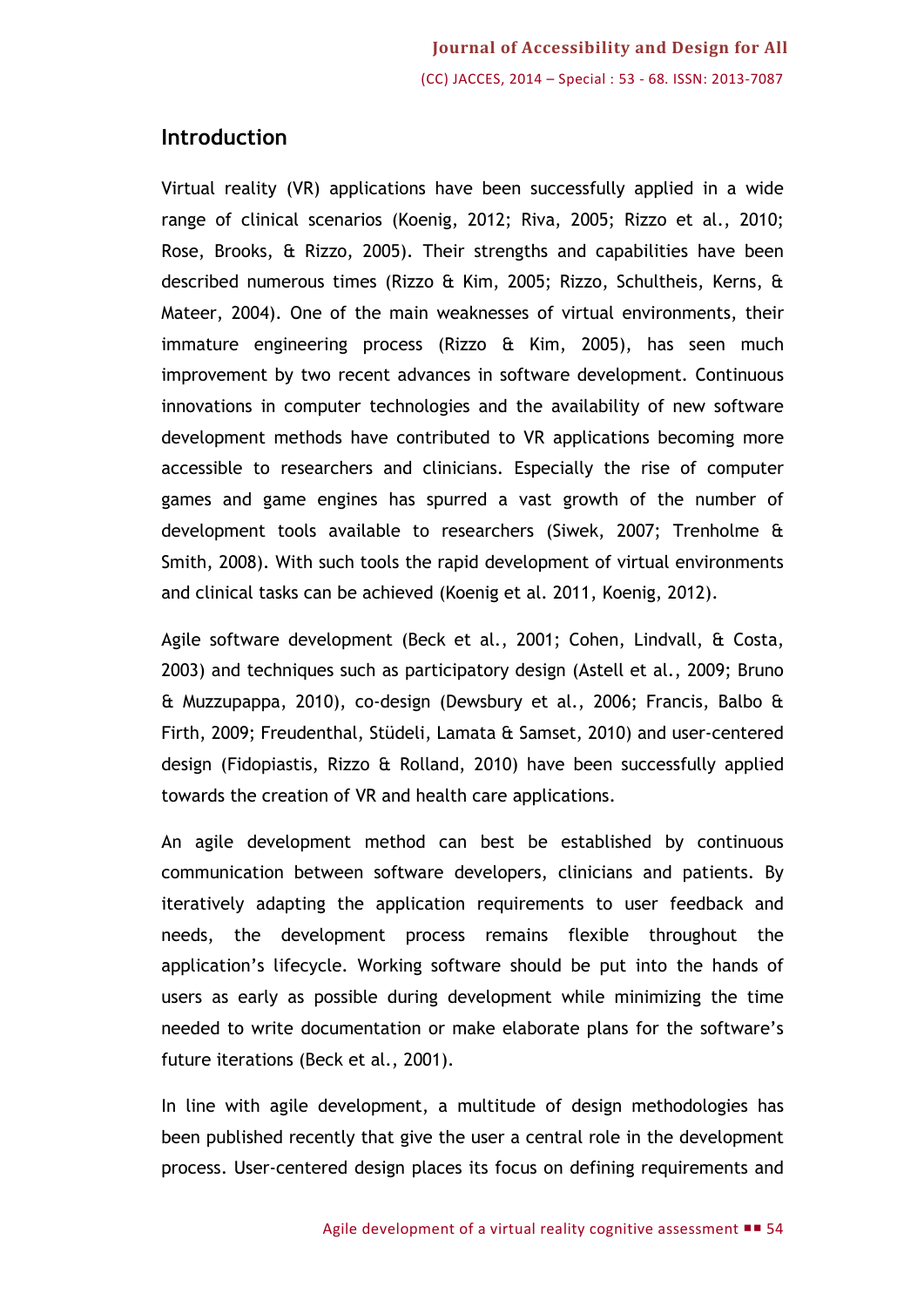#### Journal of Accessibility and Design for All

#### (CC)JACCES, 2014–Special:53-68.ISSN: 2013-7087

building software that is relevant to the users and their problems. For example, Gabbard, Hix and Swan II (1999) distinguish a behavioral and constructional domain when developing virtual environments. User interaction and the user's view of the developed system are represented by the behavioral domain. Due to the immersive and possibly multimodal nature of virtual environments the authors provide guidelines and protocols for usability testing and heuristic evaluation of virtual environment characteristics.

Most participatory approaches focus on the inclusion and communication with patients and caregivers throughout the development cycle. For example, Astell and colleagues (2009) describe such method for the design of computer-based support systems with dementia patients and their caregivers. They depict the communication process and the special considerations that are required when working with a user population with cognitive impairments. The authors name their approach user-centered in nature and describe how the user is actually involved in the design and evaluation process. This is a situation where the distinction between different methodologies becomes vague and methods and their respective names overlap.

Participatory design and also co-design have often been described as actively involving the user in the design and development process of a product or system instead of just adapting the outcome to the user's needs. This can be achieved by exploring the user's habits and problems, discovering solutions together and iteratively prototyping solutions with the user until an appropriate solution to the user's problems has been achieved. Spinuzzi (2005) lays out the details of such methodology, its limitations and how it can be evaluated. A systematic co-design approach for designing technologies for users with autism spectrum disorder is described by Francis, Balbo and Firth (2009). In a structured evaluation by a panel of seven autism experts a set of guidelines has been identified that addresses the use of design techniques and co-design management when working with individuals with autism spectrum disorders.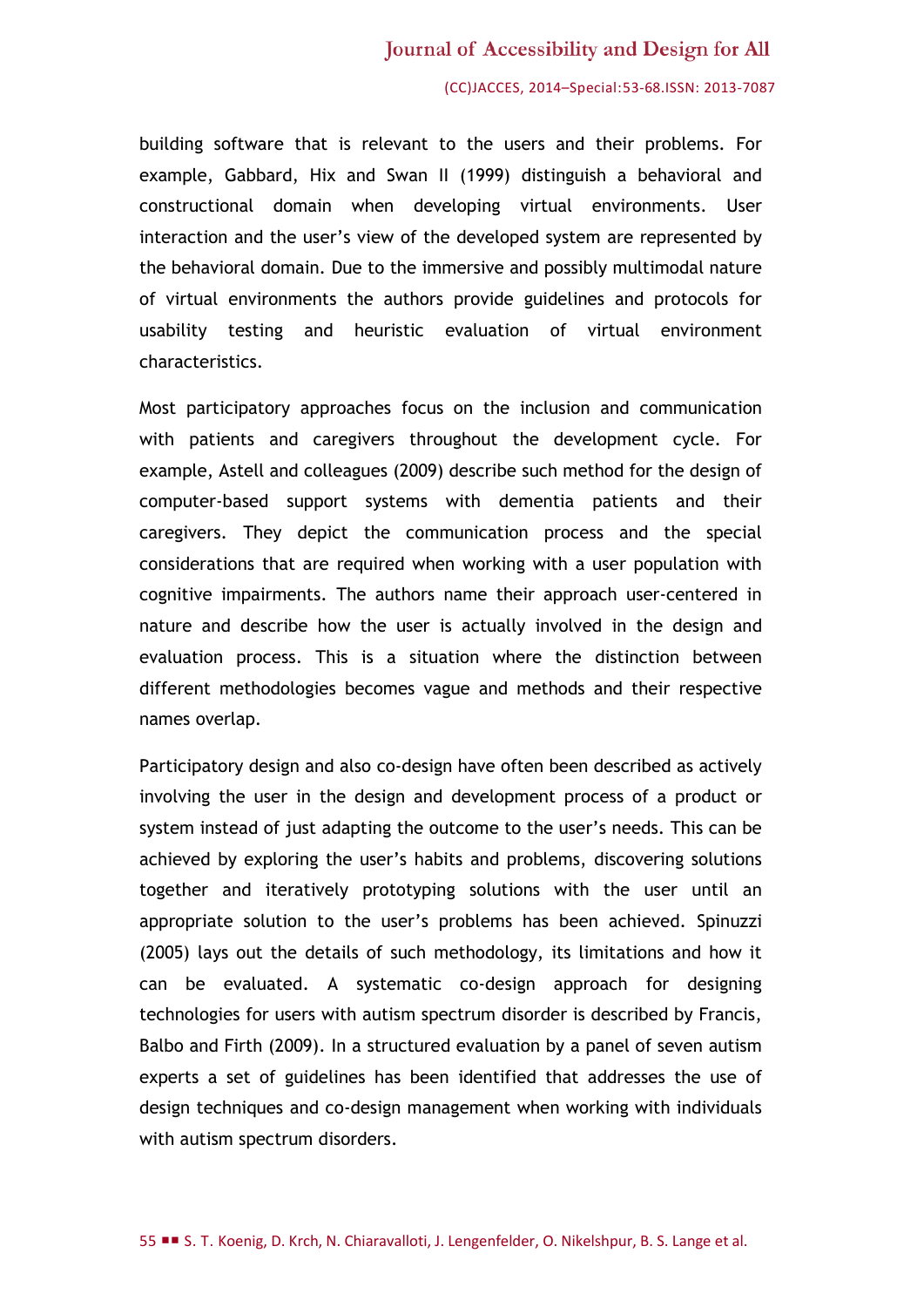## **Journal of Accessibility and Design for All** (CC) JACCES, 2014 – Special : 53 - 68. ISSN: 2013-7087

Fidopiastis (2006) and Fidopiastis, Rizzo and Rolland (2010) describe a usercentered design approach by benchmarking immersive technologies before using them for cognitive rehabilitation application. This approach is aiming to increase validity of virtual reality assessments. The authors base their user-centered practices on the ISO13407 guidelines which have since then be revised by ISO9241-210:2010 "Human-centered design for interactive systems". These standards again put heavy emphasize on understanding and involving the user throughout the iterative development cycle.

All of the described development methods highlight the importance of including the user into the development process, both at the design and testing stages. Each existing publication focuses on specific application areas or user group such as patients with dementia (Astell et al., 2009), autism spectrum disorder (Francis et al., 2009) amputees (Cole, 2006) or cognitive rehabilitation in general (Fidopiastis et al., 2010). It becomes apparent that each clinical domain poses its own unique challenges for the development process, especially with regards to the patients' ability to partake in the design and evaluation process as outlined by traditional user-centered and participatory design guidelines. Francis and colleagues (2009) particularly highlight this discrepancy by contrasting symptoms of autism spectrum disorders with the requirements for contributing to the participatory design process. The authors conclude that the co-design method can be much more difficult with users with autism spectrum disorders. Though, the selection of appropriate methods and tools that empower the users during the design process can greatly facilitate the designer – user interaction.

It is the purpose of this paper to outline methods and challenges for usercentered design in the domain of neuropsychological rehabilitation. The development of VR applications for neuropsychological training and assessment requires additional design factors to be considered. The overview in the following chapters provides details of such factors and their influence on development, testing and communication between involved stakeholders. An example for applying such framework to a VR assessment for patients with traumatic brain injuries is presented and discussed.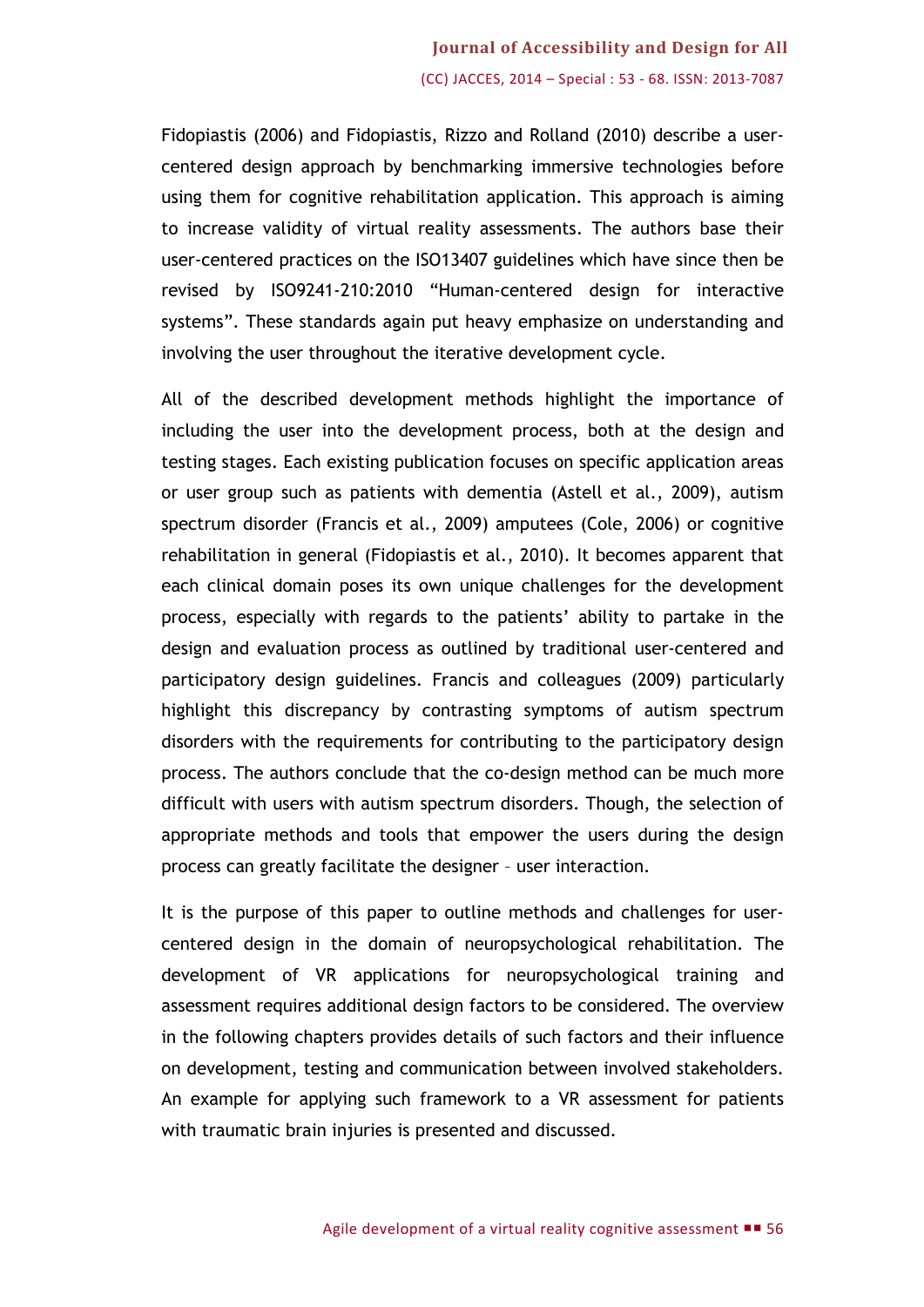## **Methodology**

Virtual reality technology comes with a well-known set of strengths and limitations (Rizzo & Kim, 2005). Widely available development tools such as game engines and 3D modeling applications lay the foundation for effective workflows to build interactive virtual environments within days instead of months (Koenig, 2012). However, the availability of such development tools does not automatically provide a standardized way of creating applications that solve existing clinical problems. As previously outlined, user-centered and participatory design provides guidelines for user involvement, but the integration of these guidelines into the actual development process – from project inception to finished product – is left to the developer. This leads to the question of how design, development workflow and user integration can effectively be combined to create applications that provide value in the context of cognitive rehabilitation. The following framework provides an outline of such workflow in the context of a virtual reality cognitive assessment.

An initial exploration of research questions, scientific inquiries, clinical questions or clinical gaps can motivate the design and development of an application that addresses an identified problem or opportunity. A developer then chooses the appropriate tools and resources to build a virtual reality system that solves the identified problem. However, a virtual reality system potentially consists of a large number of components that include software and hardware elements. Choices for each component have to be made based on the input from several user groups. This is where a communication challenge starts to emerge which is not accounted for in traditional usercentered or participatory design methods. Depending on the purpose of the developed application, a large number of user groups can be involved in the development of such a virtual reality system. For example, a system might primarily be designed for several members of the clinical team who need to administer the application to a patient. More use cases emerge when cognitive assessment and training scenarios are considered that range from one-off usage at a clinic to long-term exposure beyond the scope of inpatient and outpatient rehabilitation. Moreover, communication with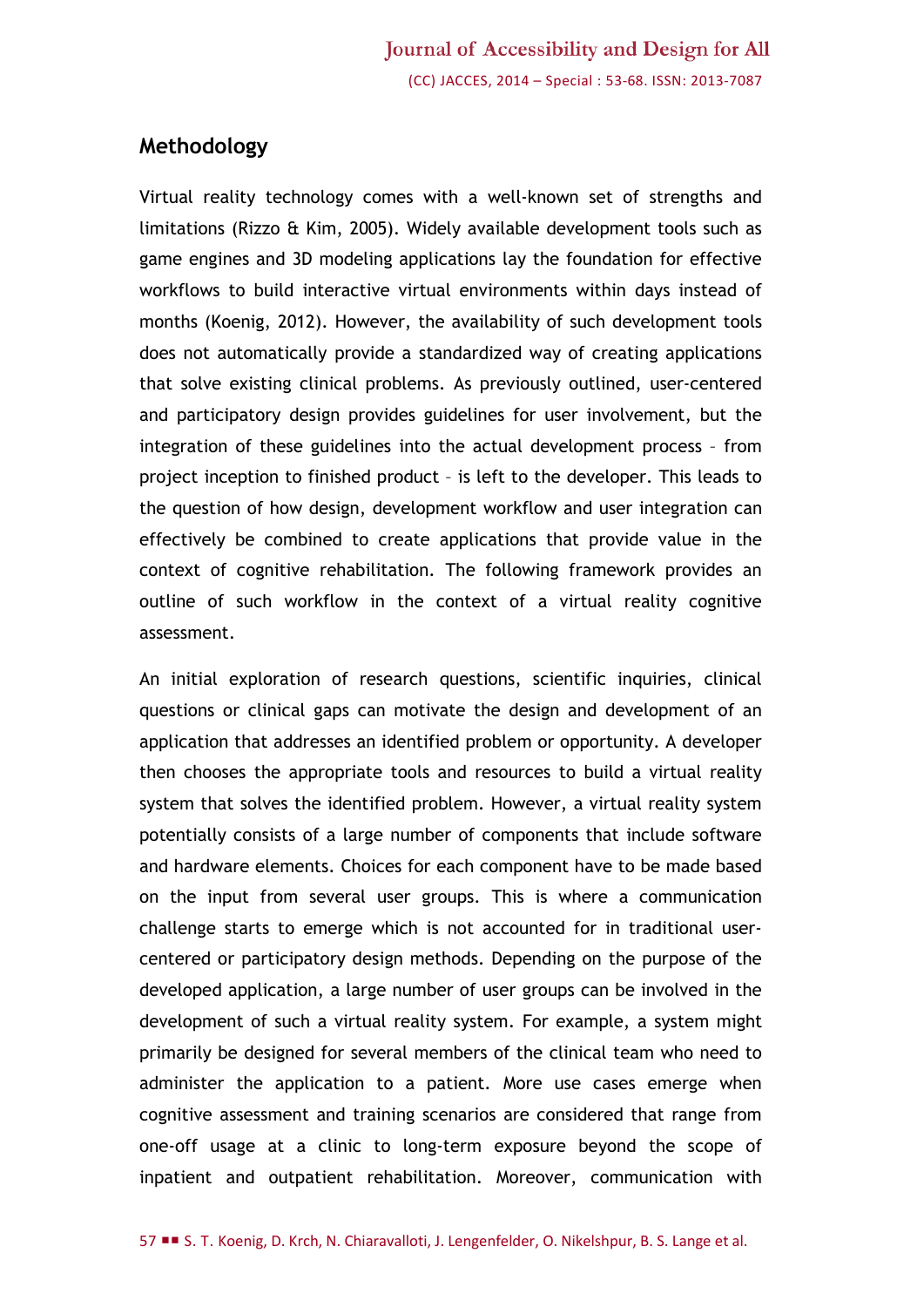individual user groups can be asymmetric such that input from certain user groups is purposely restricted or prioritized over other groups. Exemplarily, patients' knowledge about a neuropsychological assessment sometimes has to be minimized and limited to usability feedback while clinicians can be more directly involved in the design process. In each case individual user groups can either give direct input on design decisions or indirectly provide usage data to inform design choices for different system components.

With such a wide range of scenarios, it becomes apparent that the development process involves numerous decisions with many unknown variables and outcomes. Figure one lists several system components that can potentially be integrated in order to build a complete virtual reality system.



*Figure 1. Development framework for systems of virtual reality training and assessment. Source: authors* 

During the course of system development each component needs to be flexible. The amount of choices available for each component complicates the planning of system specifications prior to the development effort. Hence, agile development methods minimize the initial planning process and produce a simple working prototype based on early input from relevant user groups. Subsequent design decisions can address system components in an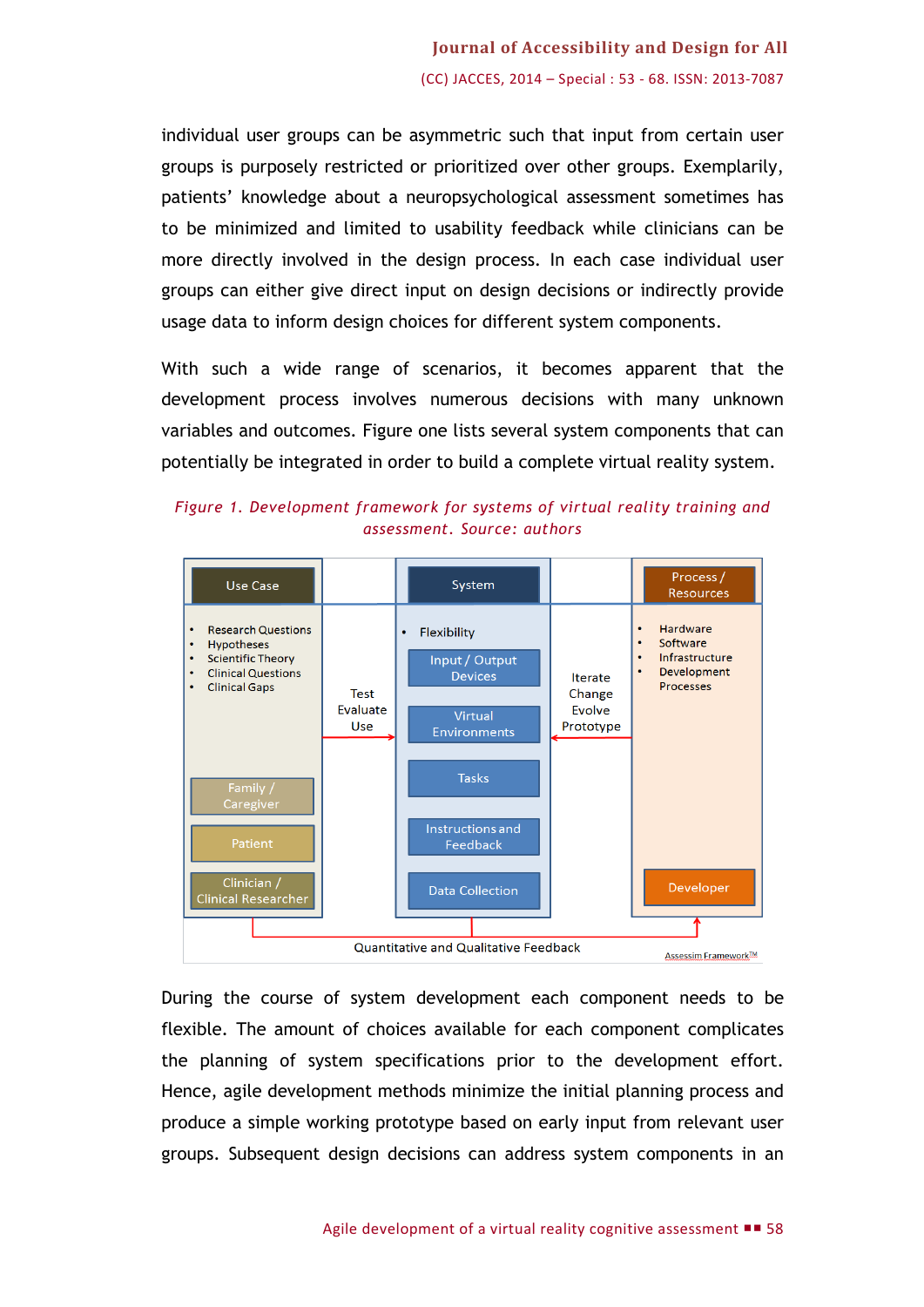#### Journal of Accessibility and Design for All

(CC) JACCES, 2014 – Special : 53-68. ISSN: 2013-7087

iterative fashion while allowing the overall design of the system to remain flexible. This flexibility pays off when system components need to be changed or replaced due to user feedback and once the system's outcome data is analyzed for its validity and reliability. Ideally, each iteration provides new insights and feedback that can guide design and development decisions of future iterations. With short iteration times (e.g. 2-4 weeks) and a strong focus on collecting user feedback, the chances of successfully finishing a project increase substantially. A large body of evidence suggests that agile development can lead to higher project completion rates, especially in complex scenarios where many aspects of design and development are unknown at the outset of the project (Larman, 2004, pp. 63  $-108$ ).

#### **System Description**

Assessim Office is a virtual reality cognitive assessment developed in collaboration with the University of Southern California Institute for Creative Technologies and the Neuropsychology and Neuroscience Laboratory (NNL) of the Kessler Foundation Research Center. The application is based on the Assessim Framework and provides a range of realistic tasks for the assessment of cognitive abilities. The aim of the application is to assess cognitive functions, specifically executive functions, in a complex functional environment. The combination of several tasks of different priorities (e.g. rule-based decision task, reaction time task, divided attention task) is expected to simulate challenging scenarios which are similar to the demands that are placed on the cognitive system in a real-world work setting. It is predicted that such ecologically relevant task scenario is more sensitive to cognitive deficits of brain-injured individuals and can predict cognitive performance in real-world settings accurately.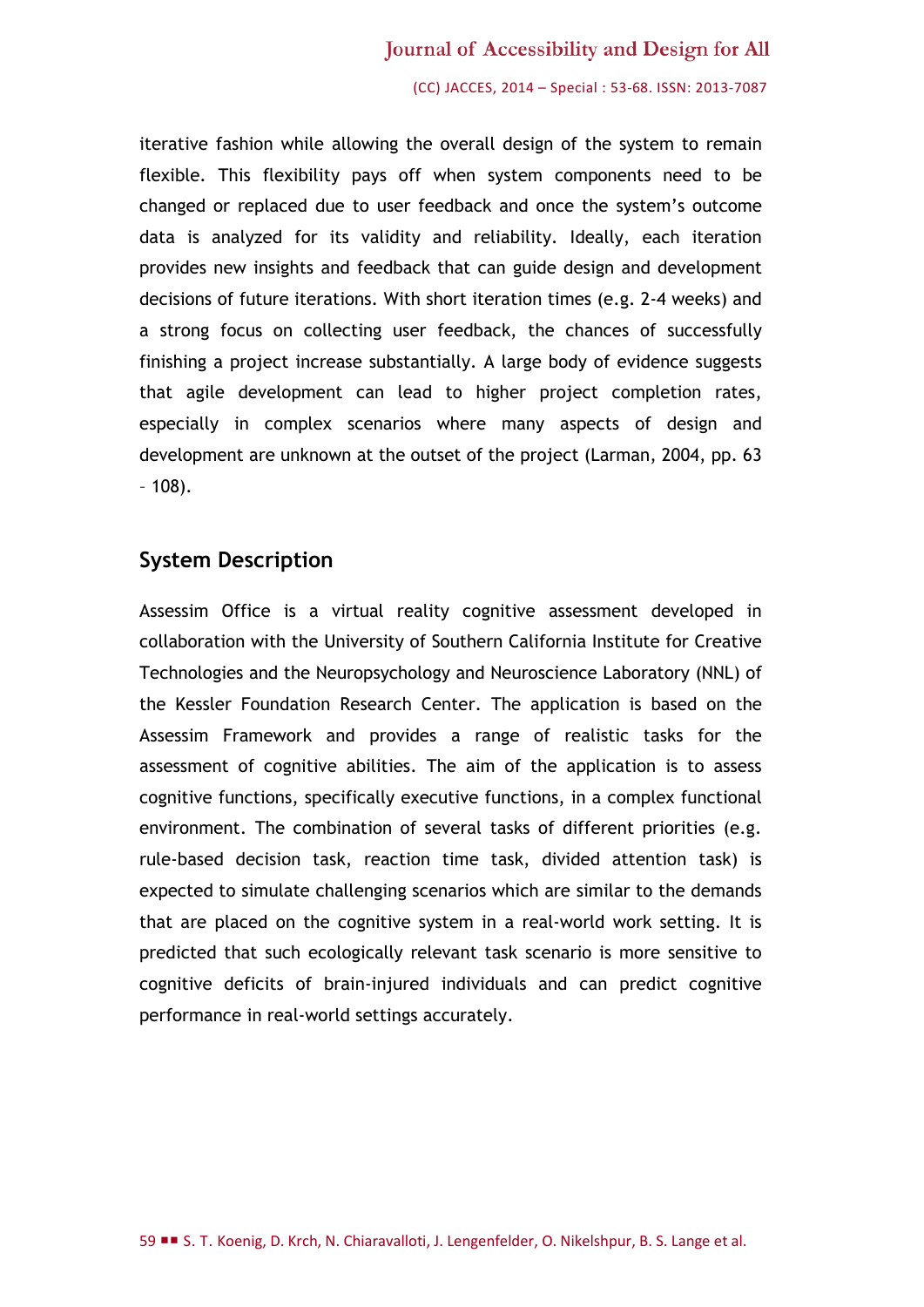#### **Project Members and Communication**

The development of the described framework and its extension for Assessim Office was completed by one virtual reality developer with clinical background. The clinical research team at the NNL consisted of two research scientists, one postdoctoral fellow, three research assistants and several additional staff members. Design decisions were discussed between the virtual reality developer, the research scientists and postdoctoral fellow at the NNL. Direct communication between the developer and the research team consisted of email conversations and Skype calls during which one research scientist was the point of contact for the NNL. Brain-injured patients were only involved in user tests once the initial task design and development were finished. Assessim Office was designed to be a cognitive assessment administered to brain-injured patients with traumatic brain injury. Hence, the early task design was not driven by patient input or user feedback, but rather by scientific theories of human cognition. The researchers at NNL acted as proxies for the patients (Francis et al., 2009) by providing input about the appropriateness of individual system components. A first prototype of Assessim Office was installed on a desktop PC at NNL during an early project meeting. Subsequent updates to the application were exchanged through the filesharing platform Dropbox.

#### **Prototyping**

Initial prototypes of the Assessim Framework and Assessim Office were developed over the course of three months. The framework was developed with the game engine Unity and contained a simple event system to trigger object interactions, audio and visual cues. Further, the saving of text files to the local hard drive was implemented. The office environment for Assessim Office (Figure 2) was created with Google SketchUp as outlined by Koenig and colleagues (2011). Before the first prototype was installed at NNL, a menu system and a practice trial similar to the actual assessment session were developed. The total development time for these prototypes was approximately 100 hours, most of which were spent for modeling the virtual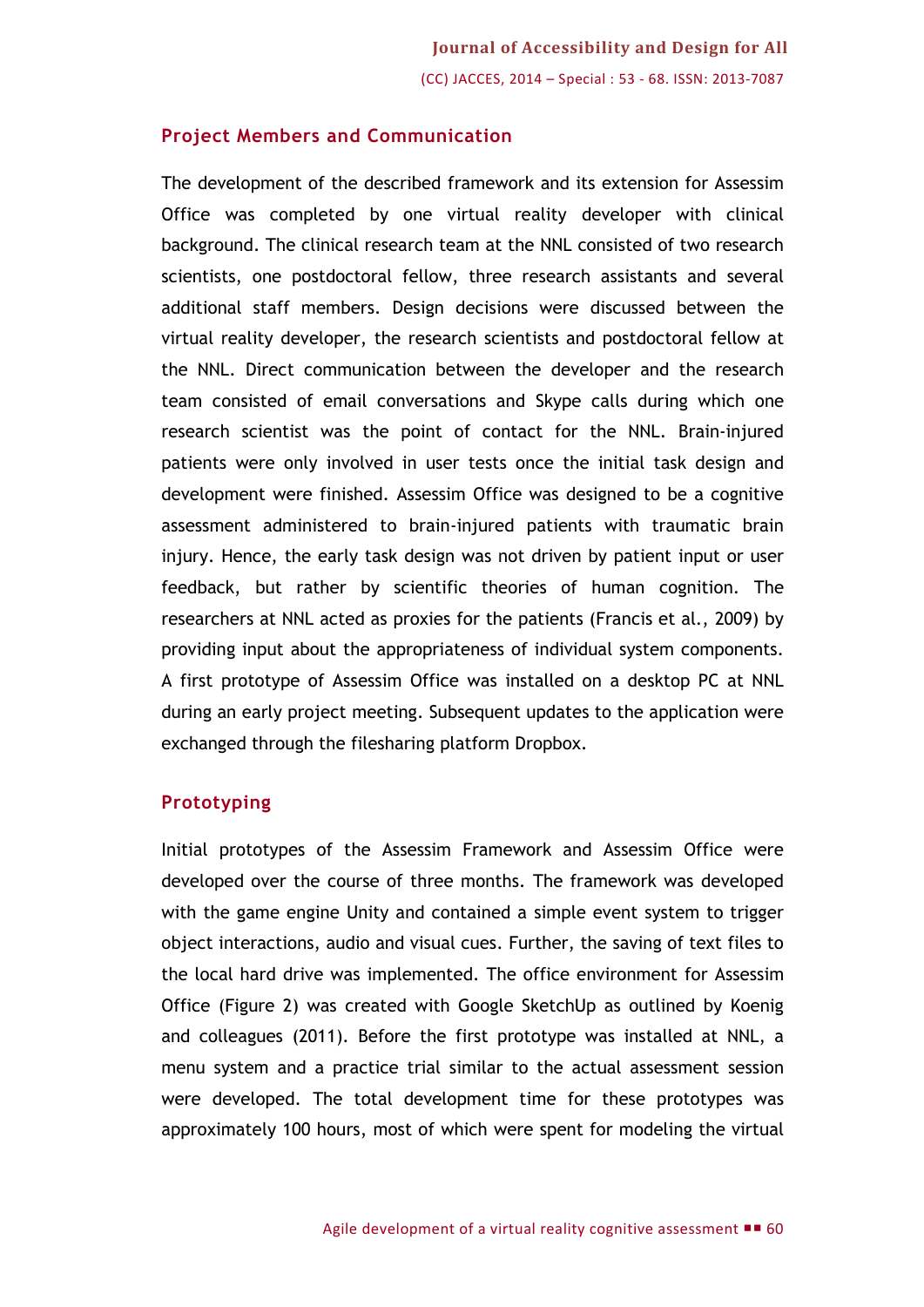environment. The office scene was chosen for its functional relevance, workrelated context and relevance for additional projects.



*Figure 2. Virtual office environment rendered in the Unity game engine.*

Each of the system components consisted of a minimally viable solution which is based on lean methods as described by Ries (2011). The goal of the initial prototype was to deliver a simple functional virtual environment to the researchers at NNL. Without any knowledge of how such system can be adapted to the needs of a clinic, research laboratory and patient population, any implementation of features or task content is uncertain and can potentially change several times throughout the development process. The first prototype consisted of mouse and keyboard input, because it was natively supported by the game engine Unity. Output through a standard 24 inch LCD monitor and plug-and-play stereo desktop speakers was chosen due to simplicity, availability and the non-spatial nature of the planned cognitive tasks. The virtual office environment and several simple reaction time and decision tasks (i.e. reply to email, respond to ringing phone, make decision about email offer) were implemented for an unrelated experiment. This implementation was based on a simple trigger system which enables the developer to attach a  $C#$  single script to any object within the virtual environment in order to make the object interactive (e.g. turn a monitor on and off). Instructions about tasks or user input were not included, because tasks and input schemes were expected to change over time. Data collection capability was recognized as a fundamental feature needed for any clinical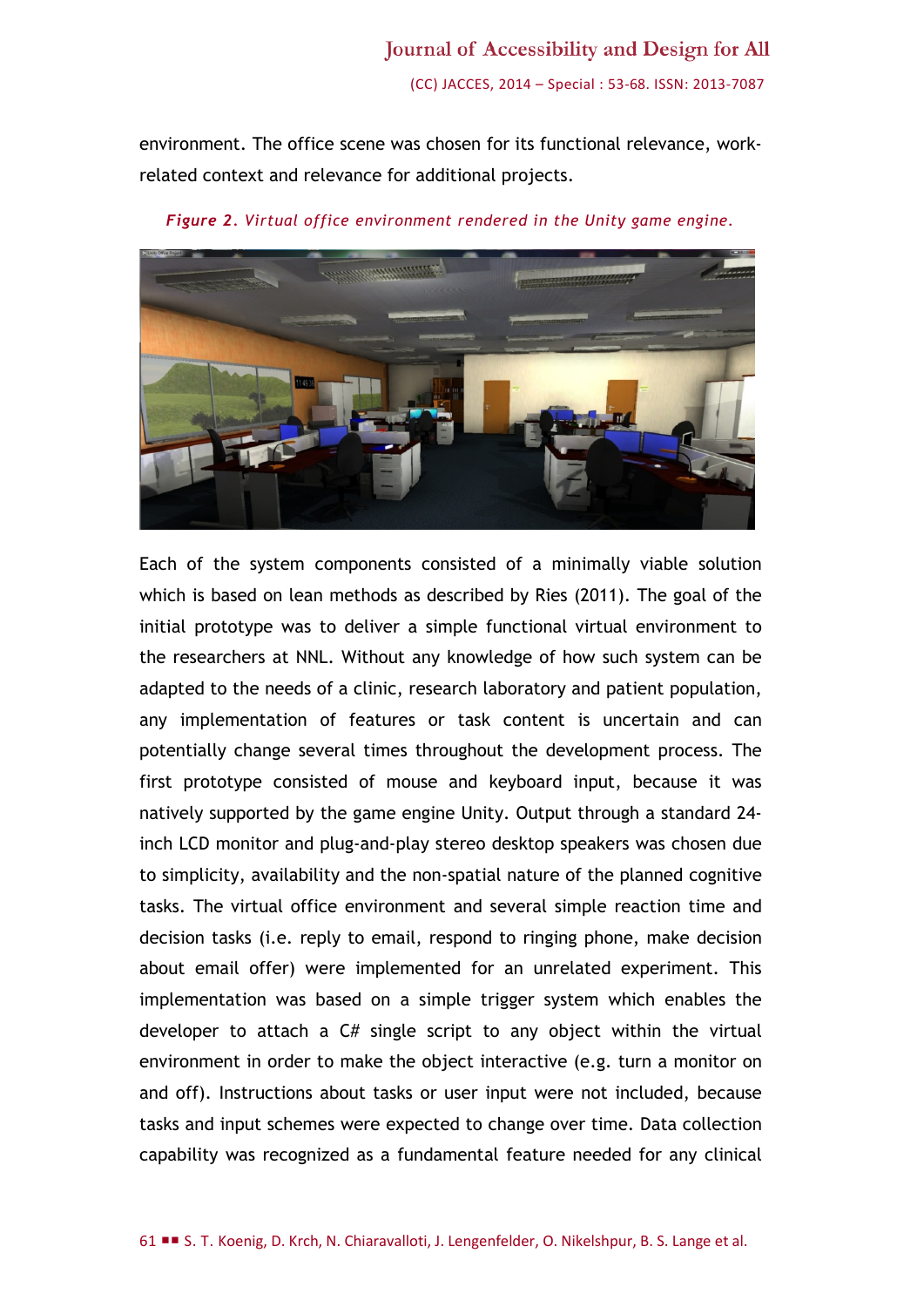trial and was supported through saving and loading text files from the PC's local hard drive. The exact content and structure of the saved files was still undetermined.

#### **Iteration**

During December 2011 and December 2012 a total of 22 iterations were developed and tested. On average, the application received an update every 13 days. Average response time between user feedback or design decisions and their implementation in the next update is estimated to be approximately three days. Average development time for each update is estimated to be approximately five hours. Estimations are based on time stamps of file updates and email conversations between developer and point of contact at NNL. However, time estimations are approximated due to developer commitments in several parallel projects. Initial iterations were focused on changes to the task content and user instructions.

Starting after the sixth iteration user testing was extended beyond two research scientists at NNL. Each subsequent update was first screened by the research scientists and later tested with one to two staff members. Each user was encouraged to provide verbal feedback about all system components. A total of seven staff members were tested throughout the development process, three of whom were repeatedly exposed to the application. During these early iterations adjustments to task content, task instructions, audio feedback and user interaction were made.

The ninth iteration added a divided attention task during which the user has to turn a projector on whenever it overheats. The locations of the projector and projector remote control require the user to turn their attention away from their virtual desk on which all other tasks are positioned. This task was also intended to increase overall difficulty of the virtual assessment in order to avoid ceiling effects. Further, user interaction with a joystick was added. It was expected that the navigation through the virtual office was made more intuitive by the use of a joystick. However, early feedback by researchers and several staff members confirmed that using a computer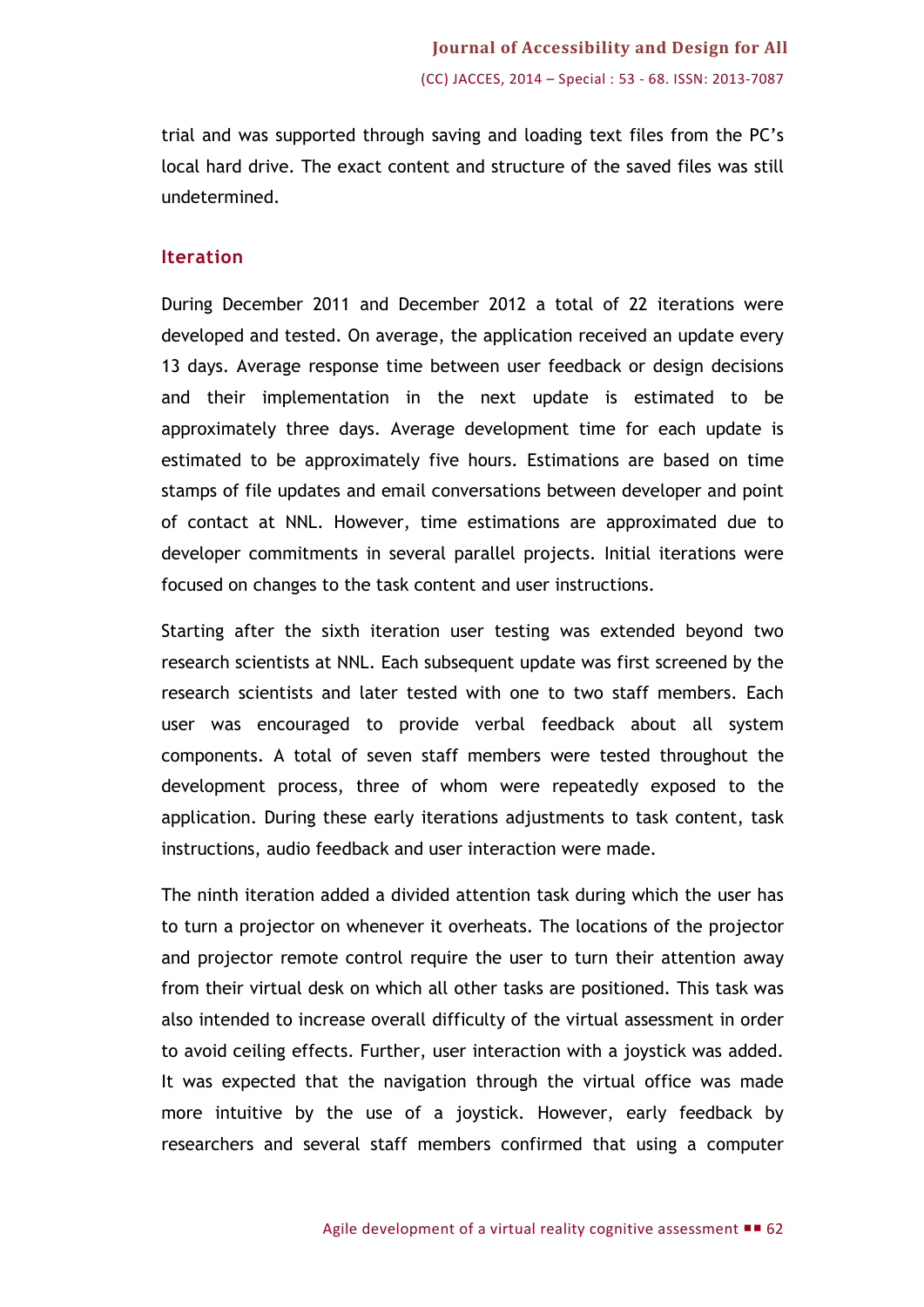mouse was more efficient and intuitive for interacting with items within the virtual environment.

Iterations nine to thirteen were focused on updates to each of the cognitive tasks. Frequency and timings of phone rings, email responses and decisionmaking tasks were adjusted to provide an adequate challenge for healthy users. Task events were timed to overlap so that the user had to make decisions on which task to prioritize. Most development time was spent on testing the exact timings of the tasks.

During the thirteenth iteration a major change to the cognitive tasks was implemented. During discussions between developer and researchers it became apparent that the combination of cognitive tasks did provide an adequate pacing but did not measure the underlying cognitive construct that it was expected to measure (i.e. executive functions). Too many reaction time tasks that did not require decision-making or inhibition of false responses were implemented. Within eight hours of development several tasks were removed and a new task was added to the system. This change was made possible by the flexibility of the development process which only required the scripting of the new task within the task component of the outlined system (Figure 1). Answering phone calls was completely removed from the assessment and phone rings were now solely used as distractions. Printing documents was also removed as a standalone task and integrated into the decision-making task. The complexity of the rule-based decision making task was increased to balance the overall difficulty of the assessment. The user now had to evaluate incoming email offers based on several criteria and accept or decline them. Further, based on a different criterion the user had to print the incoming offer and place the printed document at a predefined location. The interference of criteria for both tasks was intended to assess the user's ability for inhibition of dominant responses. A new virtual character was added to the scene to plausibly explain the printing of incoming offers.

During the following iterations minor changes to data saving, instructions and difficulty to the newly implemented task were made. Again, most of the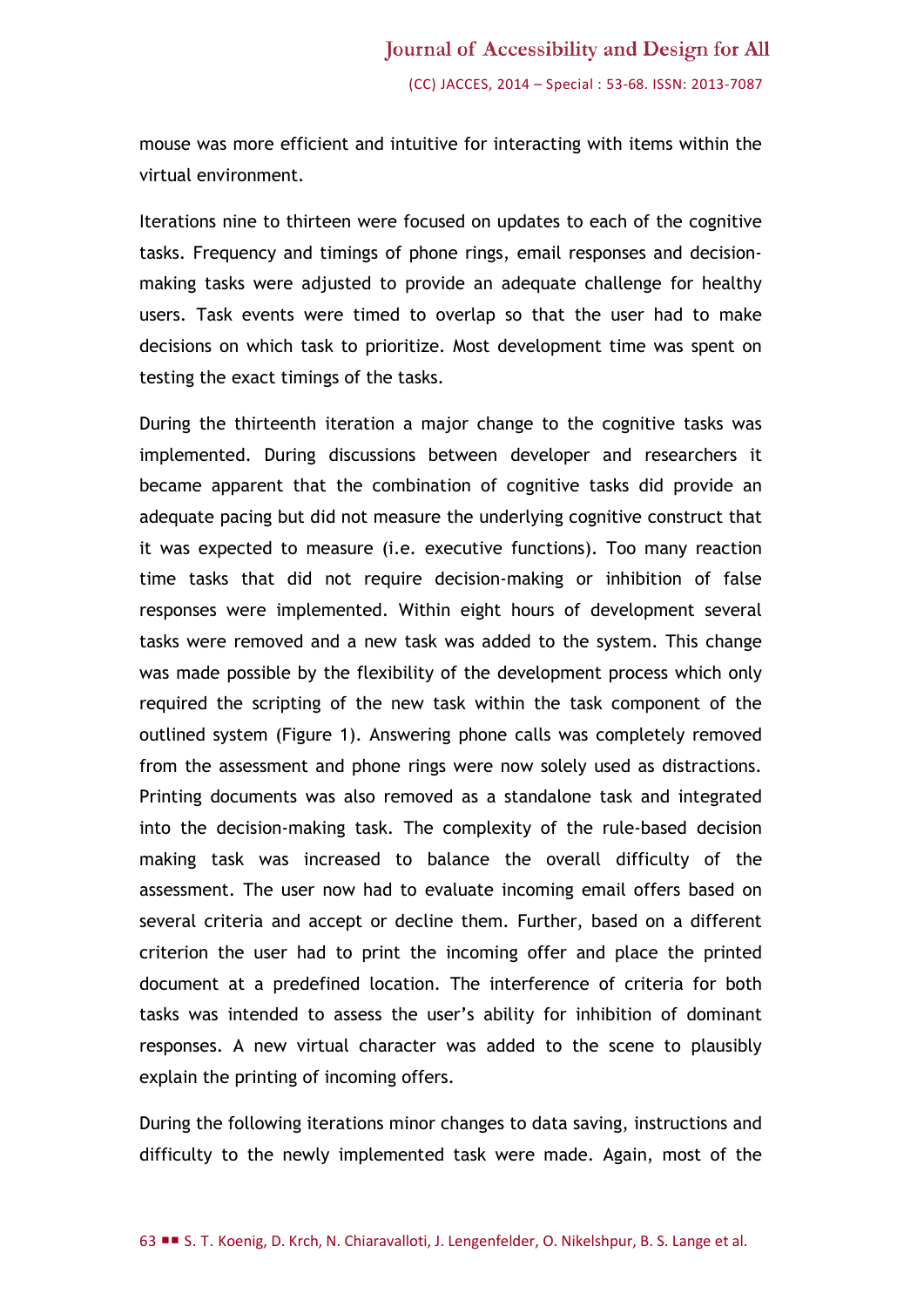## **Journal of Accessibility and Design for All** (CC) JACCES, 2014 – Special : 53 - 68. ISSN: 2013-7087

development time was spent on balancing and testing task difficulty. During iteration 19 and 20 the application was first pilot-tested with brain-injured patients. Also, iteration 20 addressed feedback of staff members experiencing dizziness during conducted test trials. Environmental factors and user interaction were discussed with the developer and the rotation speed of the virtual camera was reduced to prevent sudden viewpoint changes. User feedback suggested that the camera moved too fast while the user was getting accustomed to the input scheme during practice trials. Instead of testing several rotation speeds separately a speed control was implemented that allowed the research scientists to change camera rotation speed while the application was running in order to find the optimal setting for users to be comfortable.

After the application was used as an outcome measure for several clinical trials, no major changes to the software were made to avoid jeopardizing the validity and reliability of the collected data. Consequently, iterations 21 and 22 were focused on bug fixing and performance optimization instead of changes to task content.

Future iterations are expected to address bugs and critical feedback once the clinical trials have been finished. Further changes are anticipated once all patients have been tested and validity and reliability analyses have been applied to cognitive task outcome measures. The system's task and data collection components can then be adapted to improve the tasks' validity and clinical value as a cognitive assessment.



*Figure 3. Extended office environment rendered in the Unity game engine*

Agile development of a virtual reality cognitive assessment  $\blacksquare$  64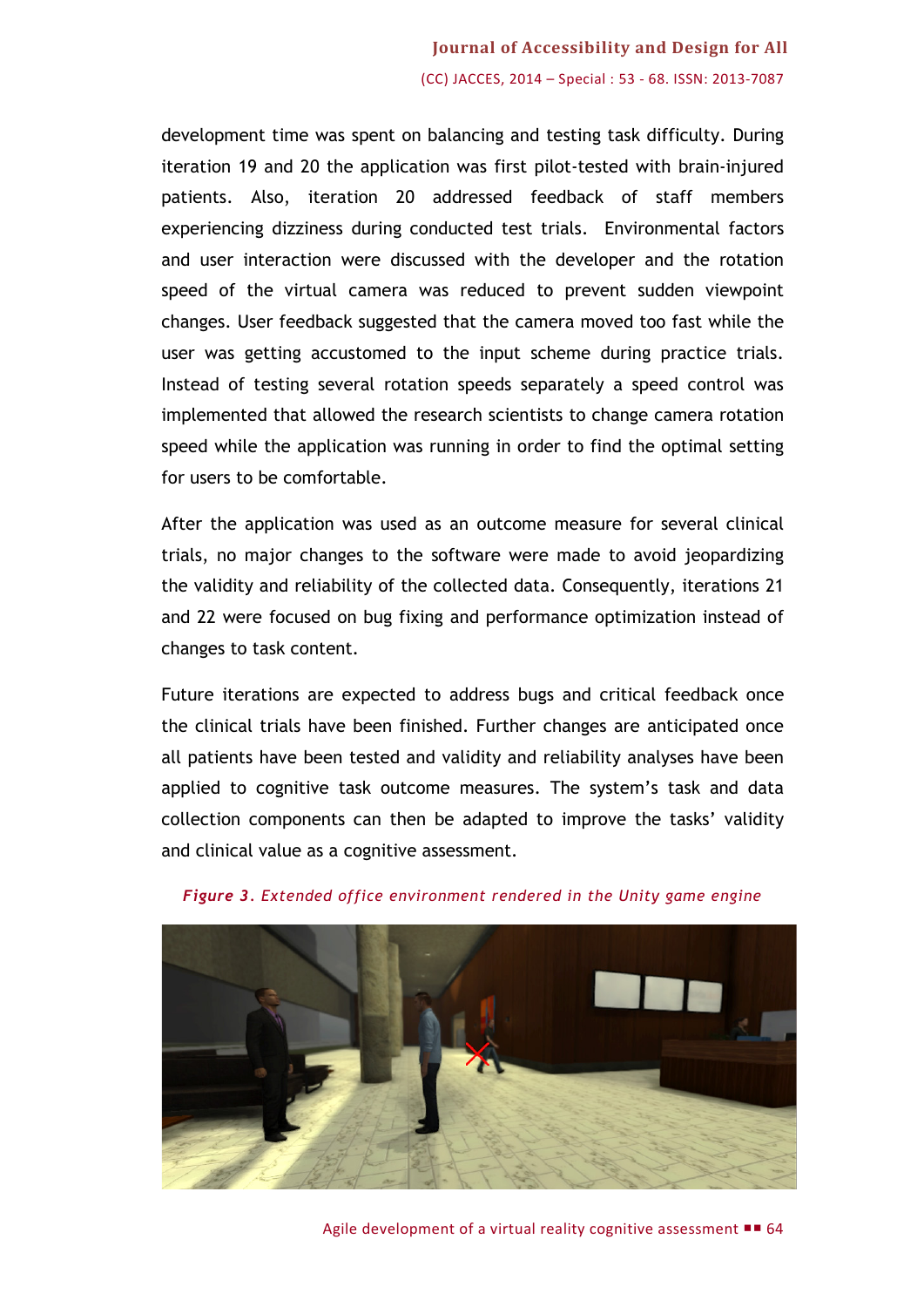#### **Summary**

The Assessim Office cognitive assessment has undergone extensive iterative design and testing. During the course of 22 iterations four out of the system's five components have been modified and improved considerably. The system is currently being tested as an outcome measure for three clinical trials at the NNL of the Kessler Foundation Research Center. Four research assistants were trained with the application and are currently administering it to brain-injured individuals. Patients with traumatic brain injury and multiple sclerosis are providing valuable feedback by using the application in conjunction with standardized neuropsychological measures of attention, memory and executive functions. Throughout the design and development process the system remained simple and flexible so that changes for each individual component were easily implemented without affecting other components. Future iterations are expected to further improve the system's psychometric properties and test different options for input, output and data collection. Motion controllers (e.g. Microsoft Kinect, Leap), Head-Mounted Displays and visual data representations (e.g. after action reviews) are planned for future implementation.

#### **Conclusion**

Assessim Office is a cognitive assessment that has been designed and developed as part of a framework based on agile and user-centered design. The system is targeted at two user-groups – brain-injured patients and clinicians. Such complex user relationship (e.g. clinicians assessing patients) requires combinations of user-centered and participatory design. Clinical researchers at the Kessler Foundation Research Center were actively participating in the design and testing of the application. Brain-injured patients were only included in user testing after a total of 20 iterations and approximately six months of development. Design and user testing were asymmetric for both user groups because of the evaluative nature of the system and scientific grounding of the task content. The design and development processes were based on elements of agile methods. A wide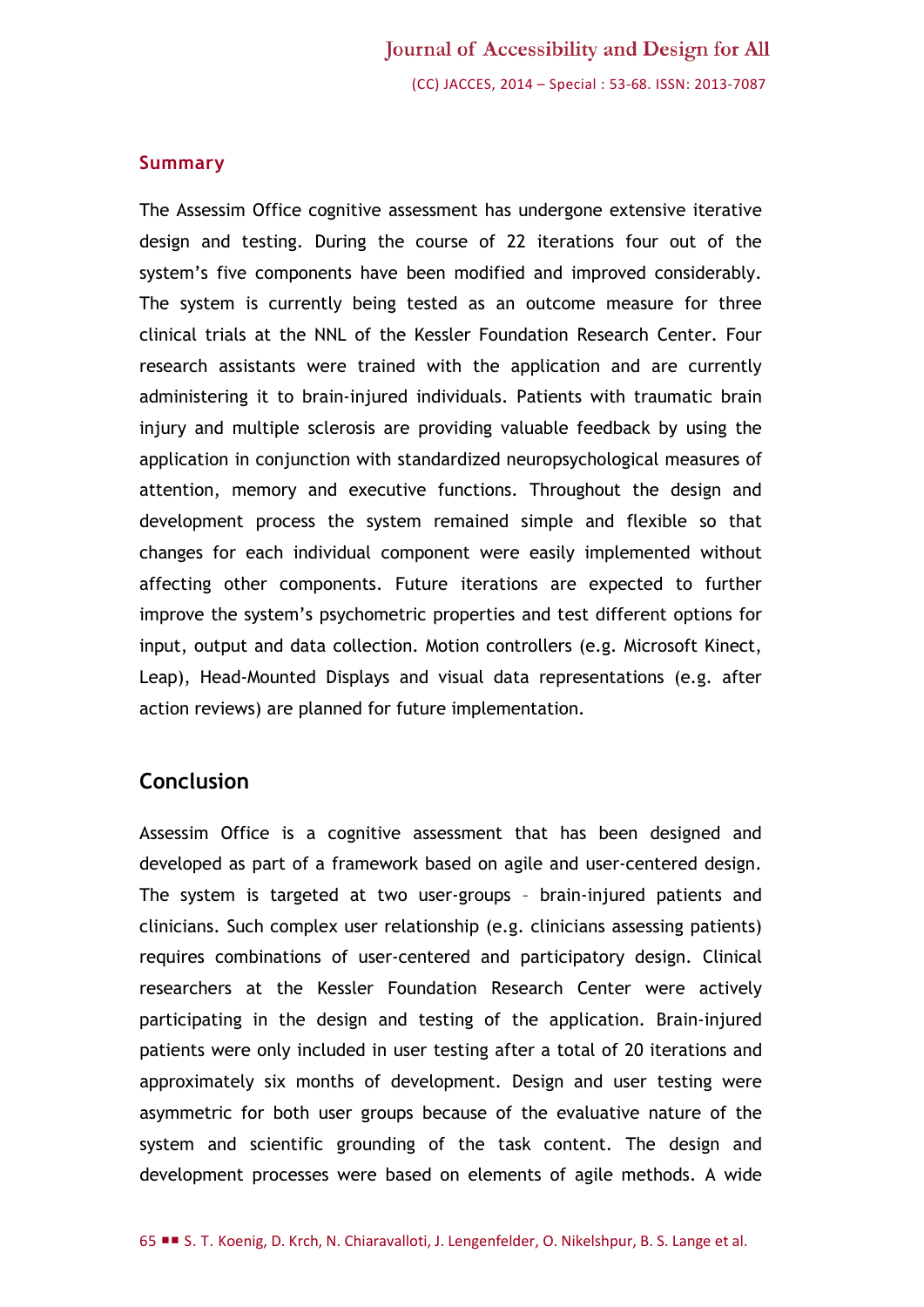## **Journal of Accessibility and Design for All** (CC) JACCES, 2014 – Special : 53 - 68. ISSN: 2013-7087

range of changes to each of the system's components were made within only few hours of development. A working prototype was tested shortly after the beginning of the project. Due to the large amount of potential choices for each of the system components, no detailed plan for the finished system was made at the project outset. Instead, incremental changes to individual system components (e.g. input device, task frequency) were implemented and tested rapidly. Assessim Office is currently being used as outcome measure in three clinical trials. Based on patient feedback and results of validity analyses the system's components will likely undergo further iterations.

An extension of the current system is being developed by replacing the virtual environment with a larger office building. The building provides a more complex layout in order to assess the user's navigation ability. Additionally, a large number of interactive virtual characters are added to simulate a realistic, distractive work environment for cognitive assessment (Figure 3). Due to the flexible system architecture such extension only requires a change in art assets and the adaption of the cognitive tasks to the new environment. All other system components remain identical. Consequently, the described framework allows the developer to deploy a large number of cognitive assessments, each customized to a specific environment which is relevant to the assessed patients and users. This approach extends the context-sensitive clinical framework as described by Koenig (2012).

### **References**

- [1] A Astell, N Alm, G Gowans, M Ellis, R Dye and P Vaughan (2009), Involving older people with dementia and their carers in designing computer based support systems: some methodological considerations, *Univ. Access. Inf. Soc.,***8**, pp. 49-58.
- [2] K Beck, M Beedle, A Bennekum v, A Cockburn, W Cunningham, M Fowler, et al. (2001), Manifesto for agile software development, retrieved from [http://agilemanifesto.org/.](http://agilemanifesto.org/)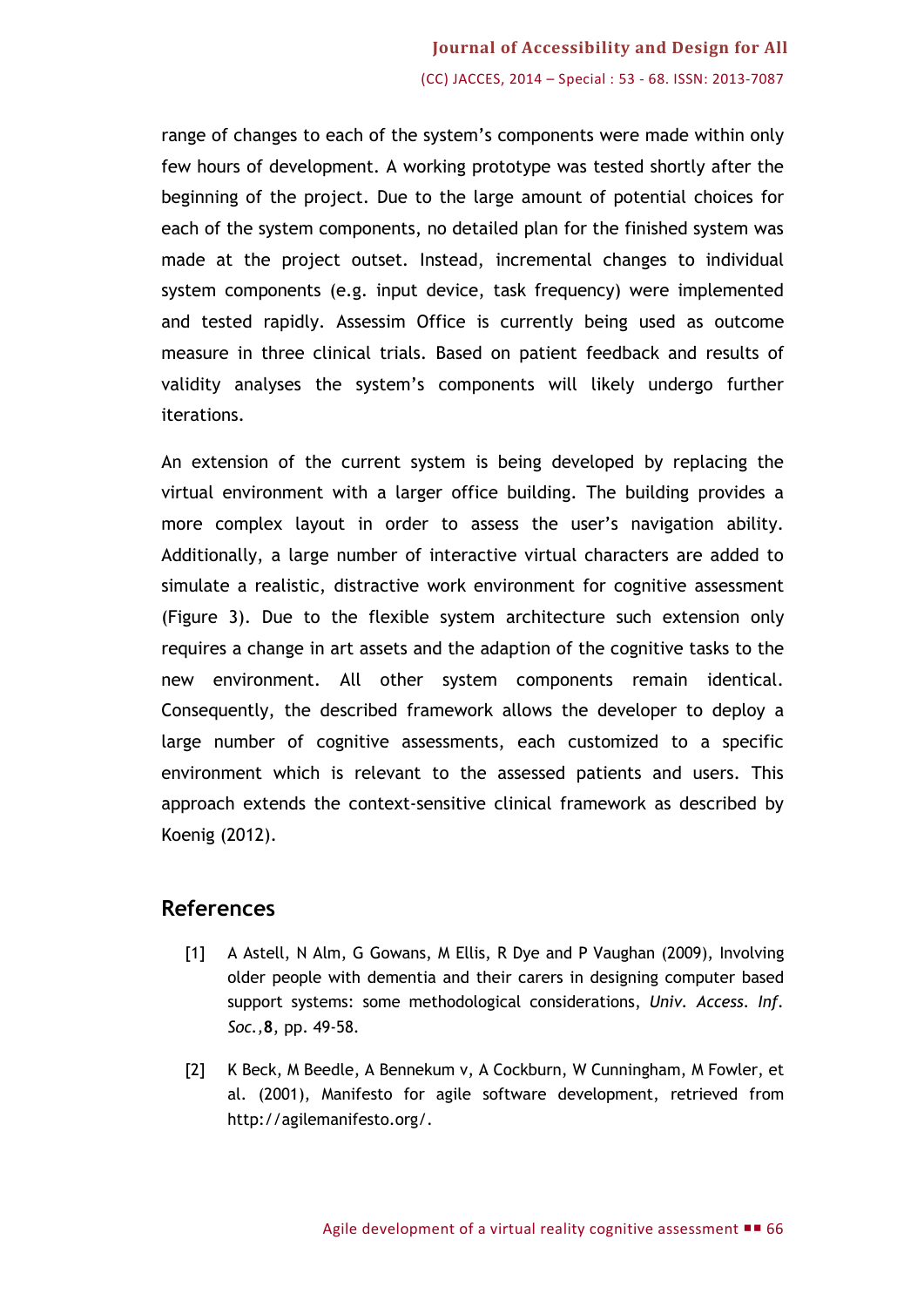(CC) JACCES, 2014 – Special : 53-68. ISSN: 2013-7087

- [3] F Bruno and M Muzzupappa (2010), Product interface design: A participatory approach based on virtual reality, *Int. J. Human-Computer Studies*, **68**, pp. 254-269.
- [4] D Cohen, M Lindvall and P Costa (2004), An introduction to agile methods, *Advances in Computers*, **62,** *66*, pp. 2-67.
- [5] G Dewsbury, I Sommerville, P Bagnall, M Rouncefield and V Onditi (2006), Software co-design with older people, In *Designing Accessible Technology* (J Clarkson, P Langdon & P Robinson, Eds), Springer, pp. 199 – 208.
- [6] C Fidopiastis (2006) *User-centered virtual environment assessment and design for cognitive rehabilitation applications,* Doctoral dissertation, University of Central Florida, Orlando, FL.
- [7] C Fidopiastis, A A Rizzo and J P Rolland (2010), User-centered virtual environment design for virtual rehabilitation, *Journal of Neuroengineering and Rehabilitation*, **7**, *11*.
- [8] P Francis, S Balbo and L Firth (2009), Towards co-design with users who have autism spectrum disorders, *Univ. Access Inf. Soc.*, **8**, pp. 123-135.
- [9] A Freudenthal, T Stüdeli, P Lamata and E Samset (2011), Collaborative codesign of emerging multi-technologies for surgery, *Journal of Biomedical Informatics*, **44**, pp. 198-215.
- [10] J L Gabbard, D Hix and J E Swan II (1999), User-centered design and evaluation of virtual environments, *IEEE Computer Graphics and Applications*, **19**, *6*, pp. 51-59.
- [11] S T Koenig (2012), *Individualized virtual reality rehabilitation after brain injuries*, Doctoral dissertation, University of Canterbury, Christchurch, New Zealand.
- [12] S T Koenig, A Dünser, J Dalrymple-Alford and G P Crucian (2011), Development of virtual environments for patient-centered rehabilitation, *Proceedings of the International Conference on Virtual Rehabilitation*, *Zürich.*
- [13] C Larman (2004), *Agile & Iterative Development: A Manager's Guide,*  Pearson Education, Inc., Boston.
- [14] E Ries (2011), *The Lean Startup*, Crown Business, New York.
- [15] G Riva (2005), Virtual reality in psychotherapy: review, *Cyberpsychology and Behavior*, **8**, *3*, pp. 220-230.